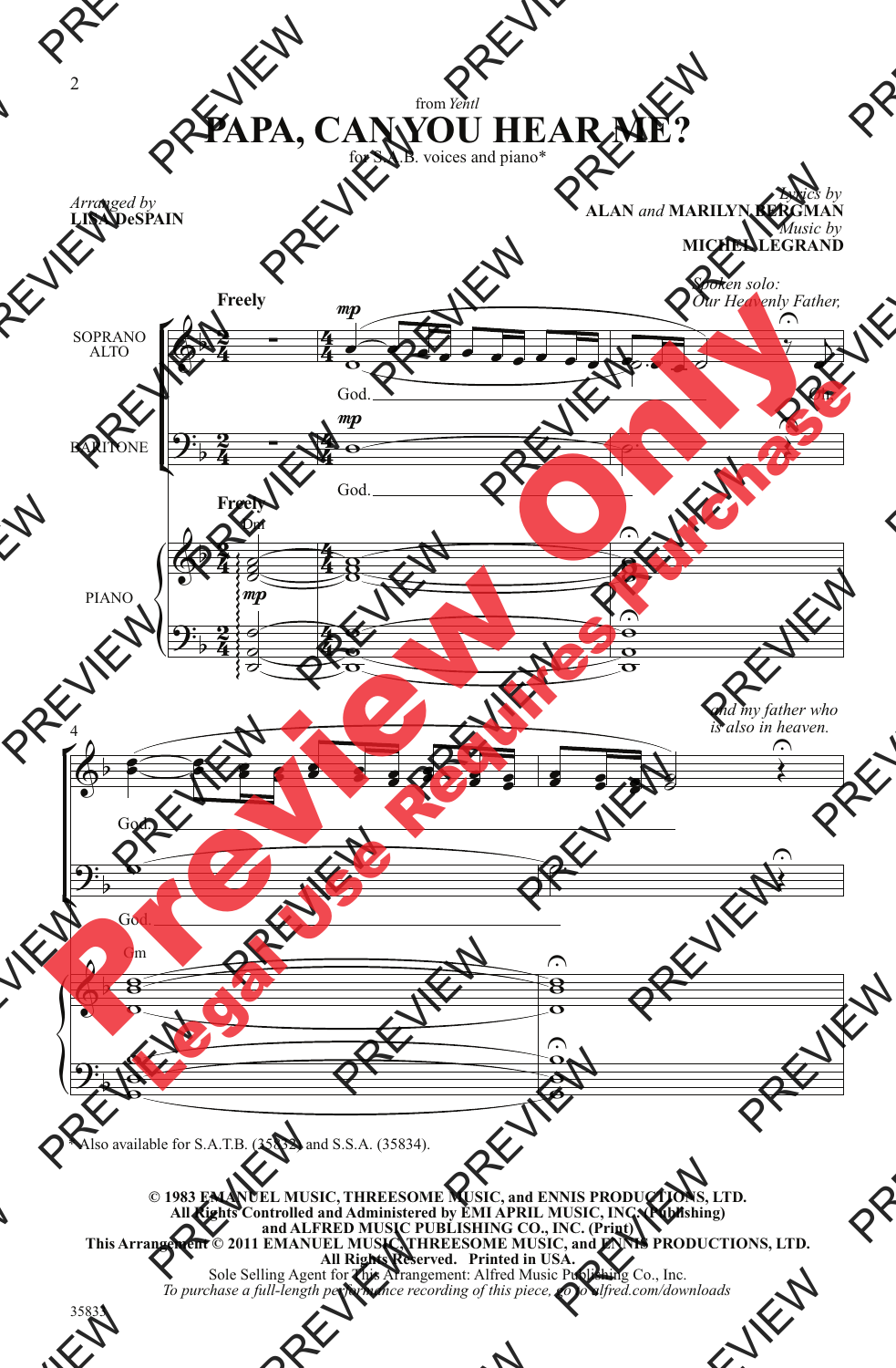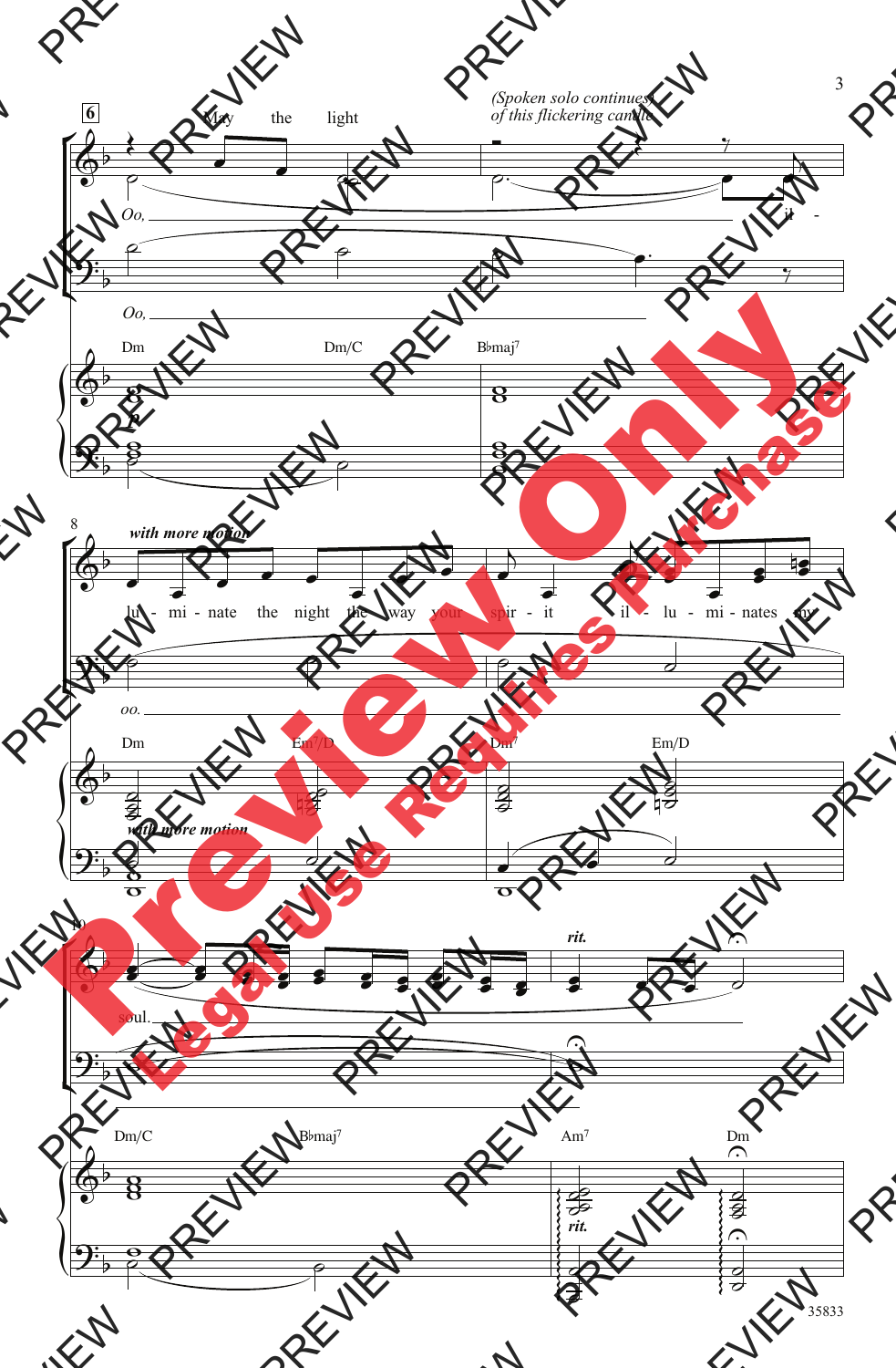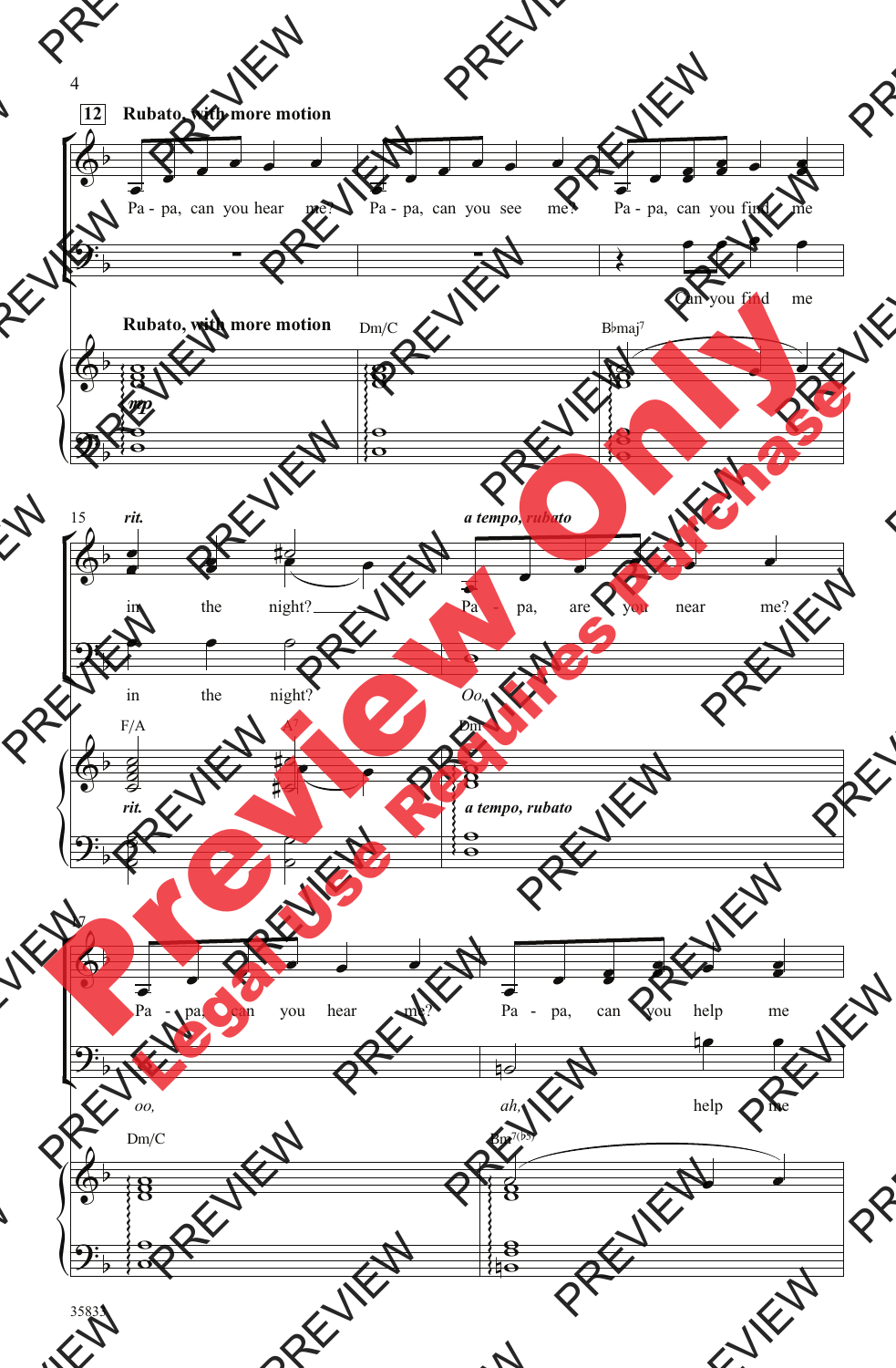

5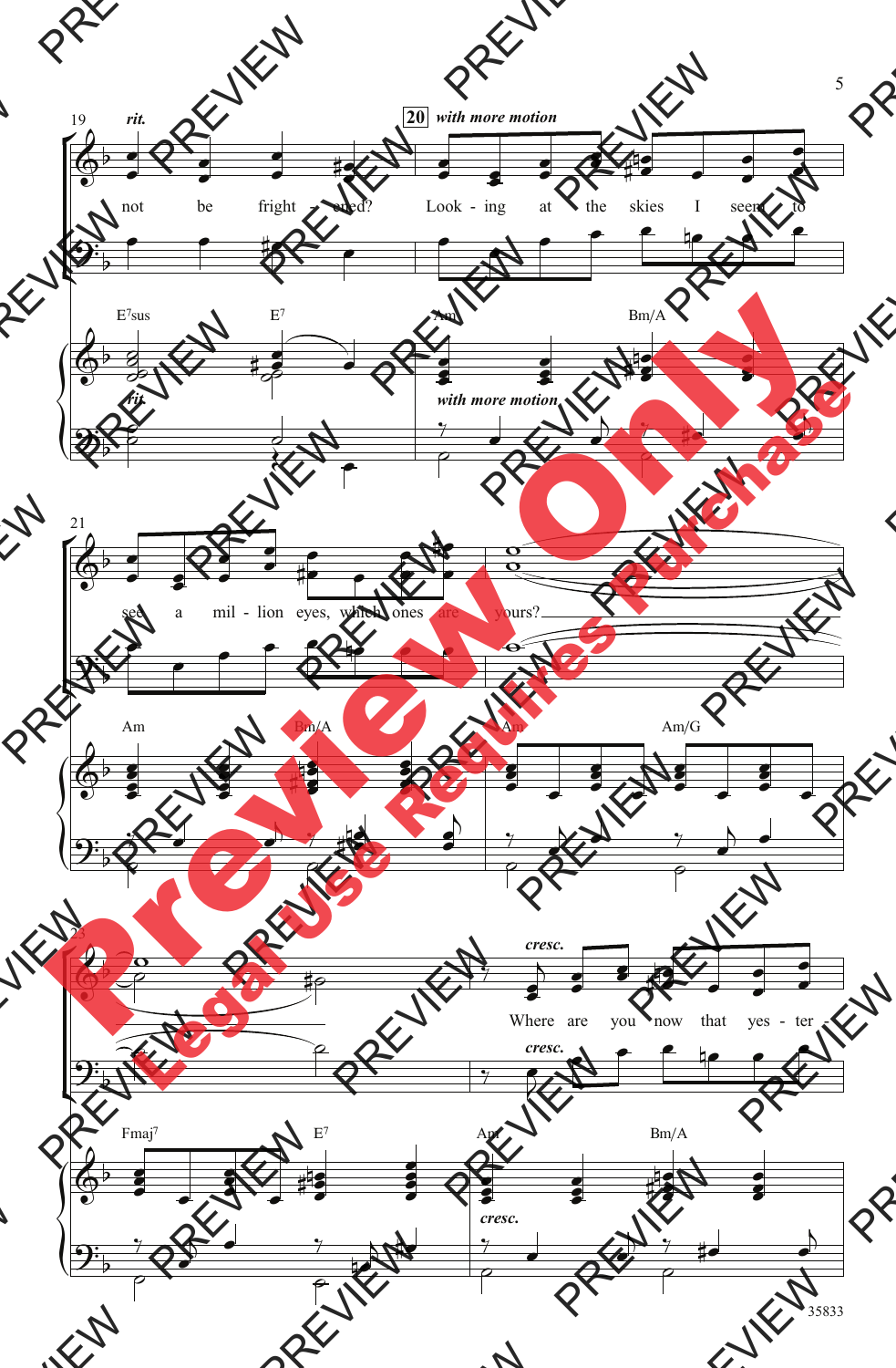

6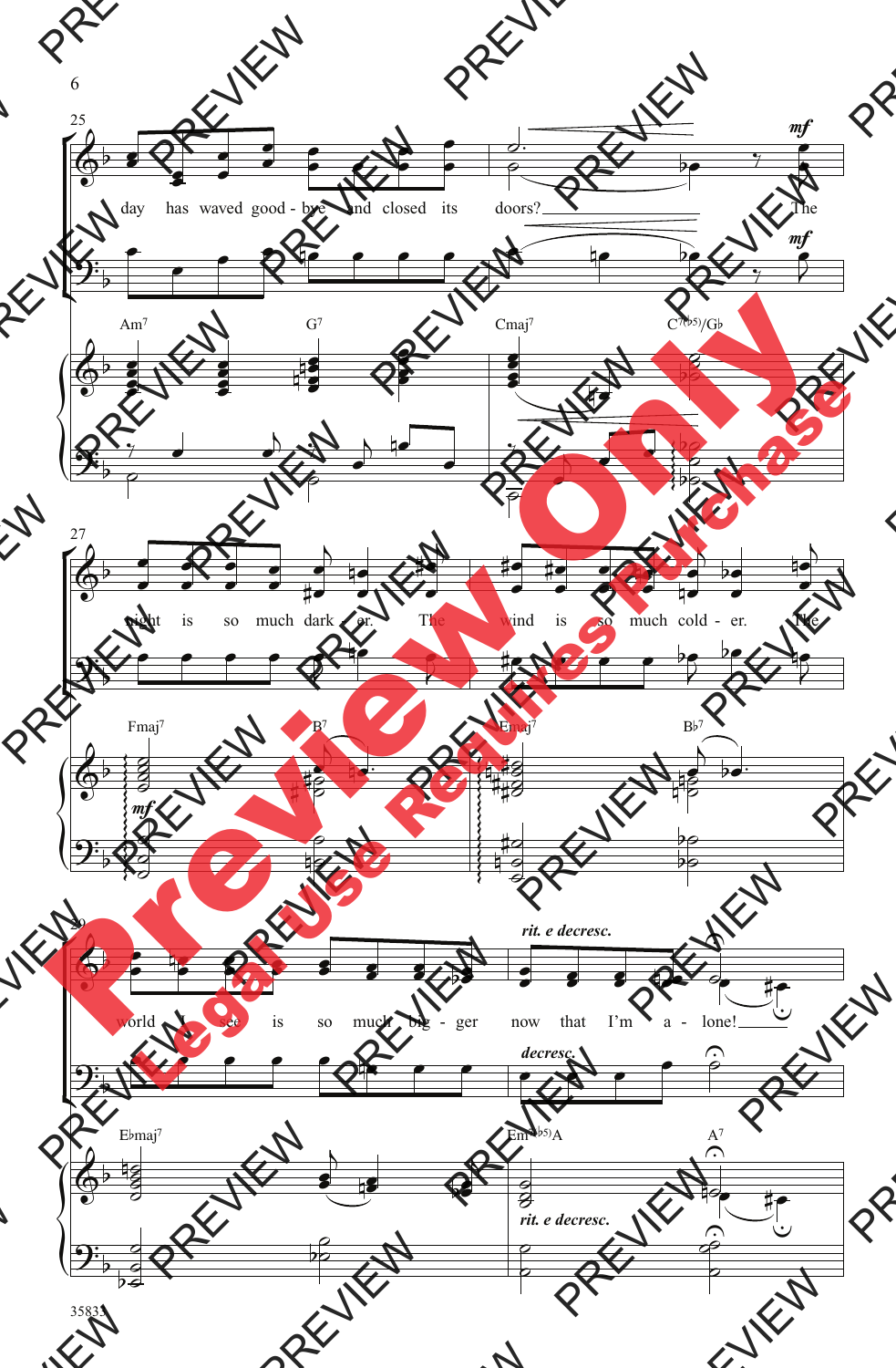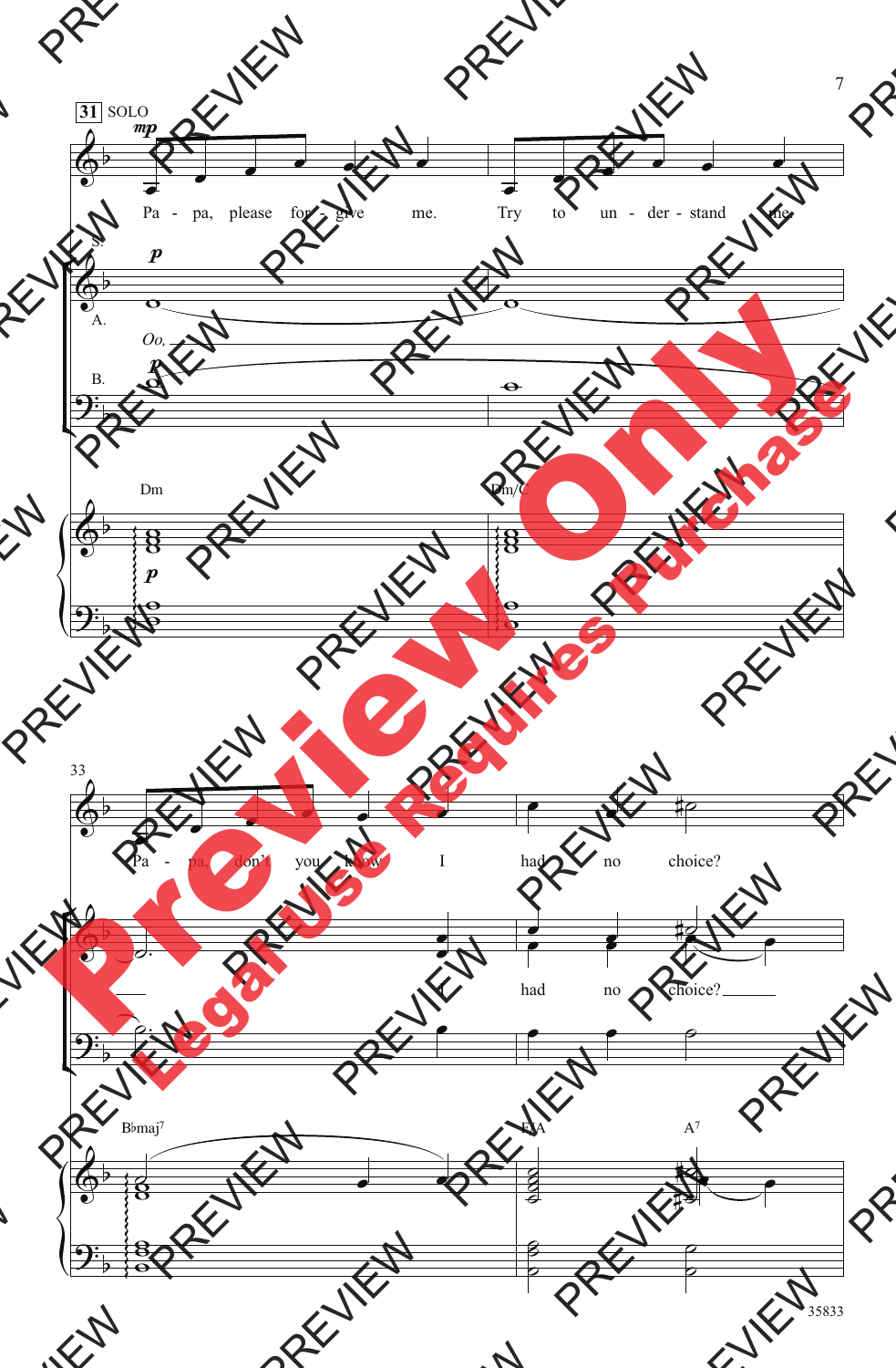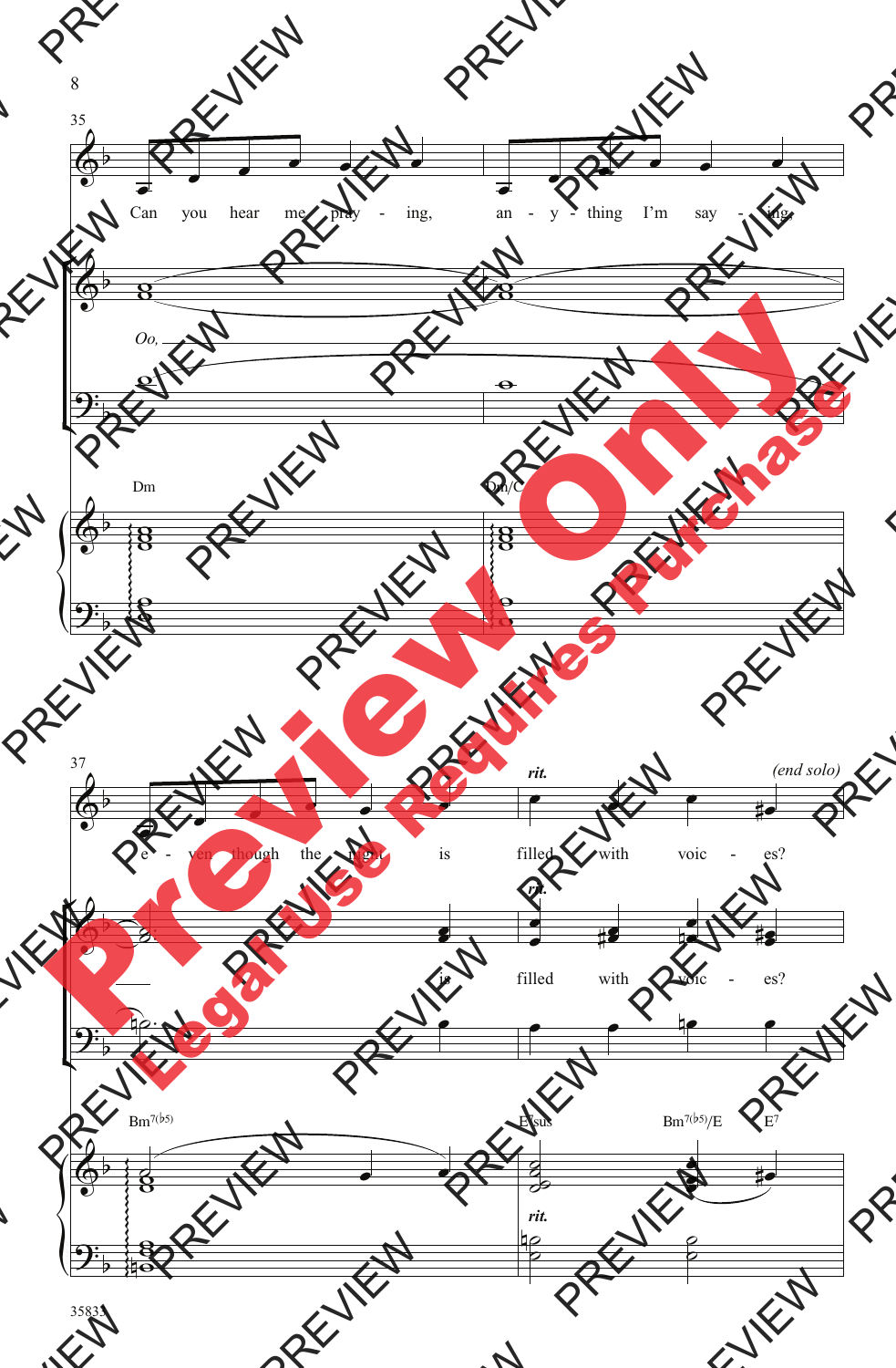

35833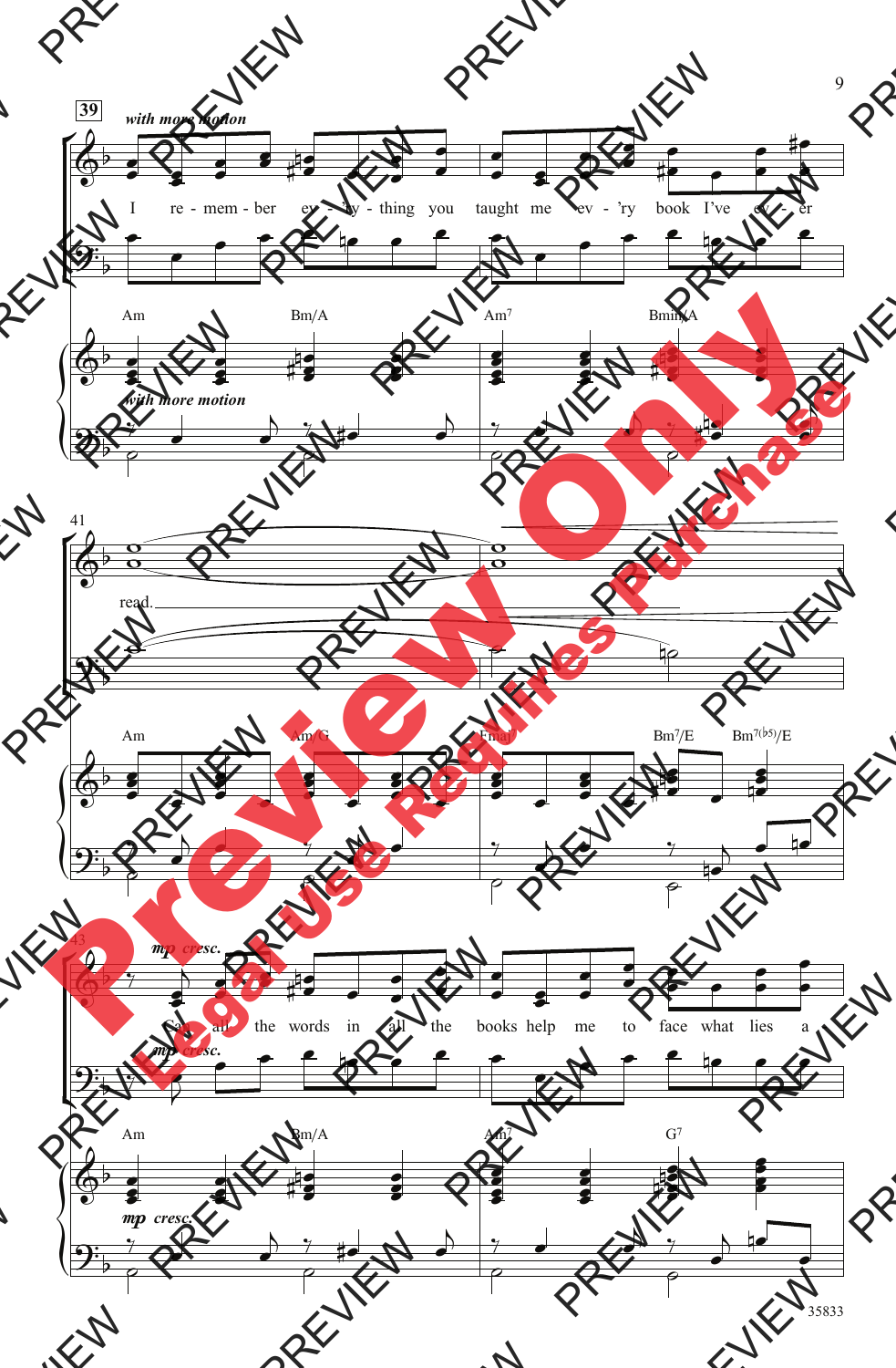